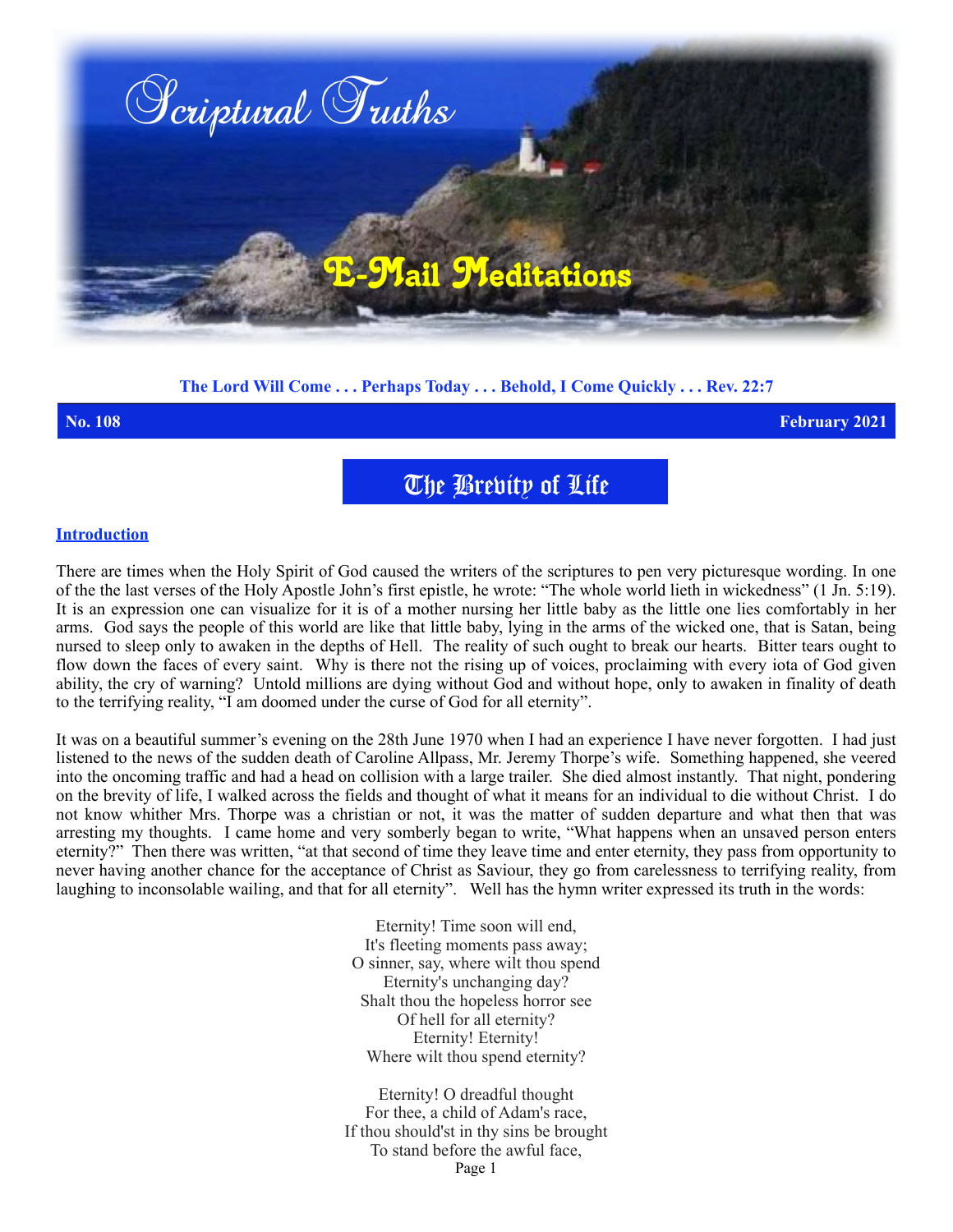From which the heav'n and earth shall flee, The throned One of eternity. Eternity! Eternity! Where wilt thou spend eternity?

Eternity! But Jesus died-Yes, Jesus died on Calvary; Behold Him thorn-crowned, crucified, The spotless One made sin for thee. O sinner haste! For refuge flee He saves, and for eternity. Eternity! Eternity! Where wilt thou spend eternity?

Tonight may be thy latest breath, Thy little moment here be done; Eternal woe - the second death Awaits the grace rejecting One. Thine awful destiny foresee Time ends, and then eternity. Eternity! Eternity! Where wilt thou spend eternity?

*Composer: William B. Bradbury*

## **The Brevity of Life:**

The word of God has a very solemn statement, "He, that being often reproved hardeneth his neck, shall suddenly be destroyed, and that without remedy" (Prov. 29:1). As I look across the broad acres of earth and learn how, for thousands, life changes in a second. On Tuesday the 4th of August in the city of Beirut, life was as usual. Businessmen were making deals, shoppers were getting groceries, taxi's were scurrying across the busy intersections, children were in school, and the sun shone from a cloudless sky. There was a small fire at the dock area, seemingly nothing to be concerned about. Then, without warning, there was an explosion, and at that instant the shopping list became secondary, the business deals were suspended for a moment. Then, in a split second, the unthinkable happened. A second explosion of approximately 1.2 kilotons or 240,000 pounds of ammonium nitrate exploded. Three hundred thousand were left homeless, some two hundred died, and thousands were severely damaged. It was like a nuclear bomb exploded carrying death and destruction everywhere it went. At that second healthy wives and husbands, father and mothers, little children were ushered into eternity. Tragically, the darkness of that morning, because of the explosion, was nothing compared to the darkness they went into if they knew not the Lord. For those who lived, the horror they found themselves in and the fierceness of the agony endured by those who died later, was nothing compared to those who died not knowing the Lord.

As I sit here in my study 18th August 2020 on a lovely summer evening, I ask myself, "Why does this mean so little to so many?" Looking out my window I see people at KFC and people walking in the evening enjoying the coolness. Eternity, Heaven and Hell is far from their minds. What is wrong with us all? Do we not know the dreadful fierceness of the wrath of almighty God? The answer is given in the scriptures. The evil one, Satan, has cast over this earth's peoples a spiritual atmospheric darkness and blindness. It is like living in a coma, knowing what is happening but not comprehending it. This is how life is lived. We know intellectually of an eternity for each one of us, there is no escape, but it is just a cold empty clinical concept.

## **How does the devil work with humanity to keep their minds blinded?**

Man makes preparation for everything in life, but seldom thinks about preparation for eternity. The scriptures warn humanity, "Prepare to meet thy God" (Amos 4:12). The problem is, the enemy of our souls keeps humanity blinded in a multitude of ways.

a) Ofttimes saved parents do not want to think about their children or grandchildren going to Hell. The passionate pleading with God through His Spirit to awaken them is surrendered to an honest, but unfeeling mention made of them each day, and sometimes not even that.